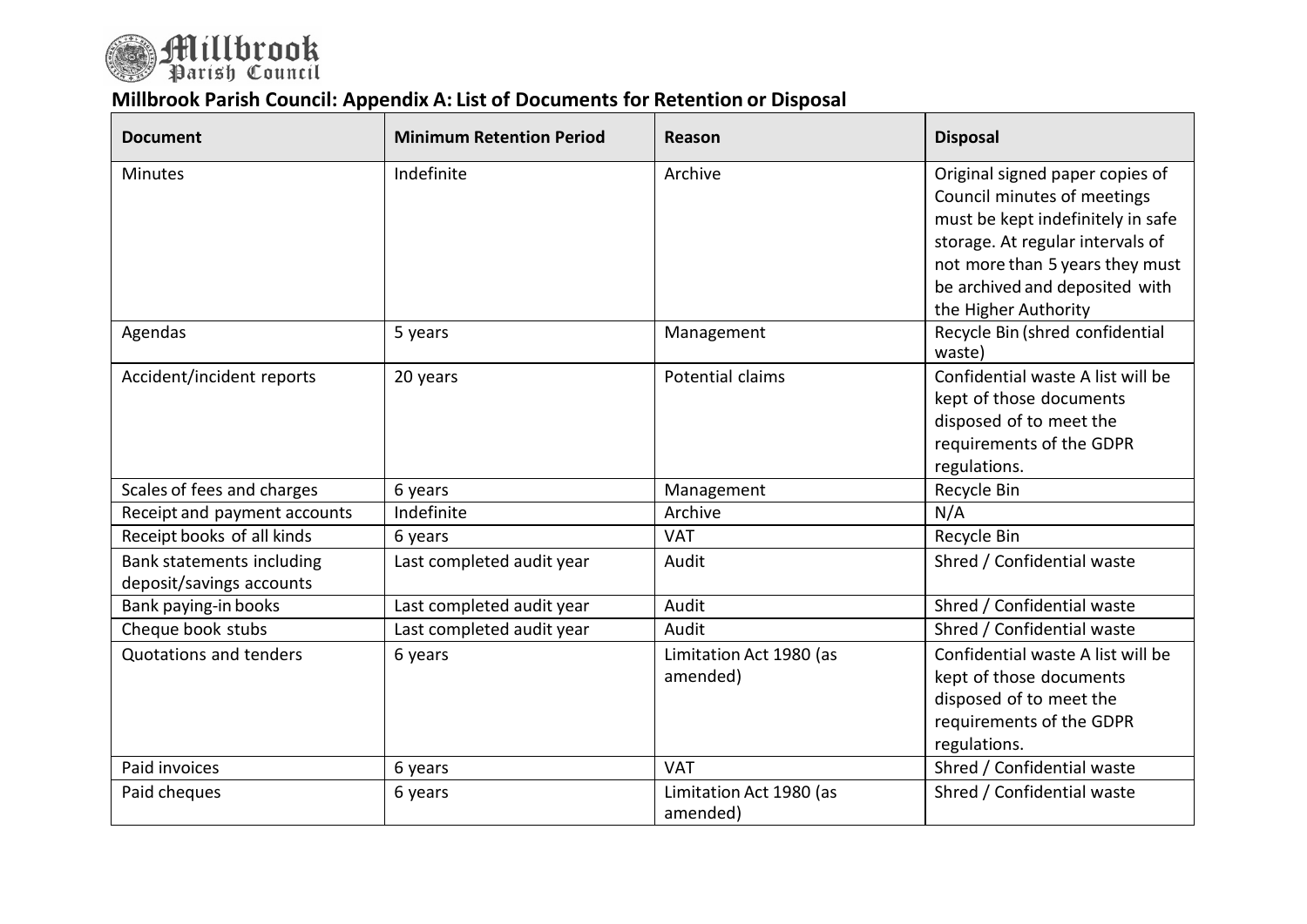| <b>Document</b>                                               | <b>Minimum Retention Period</b>                                      | Reason                                                                                         | <b>Disposal</b>                                                                                                                      |
|---------------------------------------------------------------|----------------------------------------------------------------------|------------------------------------------------------------------------------------------------|--------------------------------------------------------------------------------------------------------------------------------------|
| VAT records                                                   | 6 years generally but 20 years for<br>VAT on rents                   | <b>VAT</b>                                                                                     | Shred / Confidential waste                                                                                                           |
| Petty cash, postage and<br>telephone books                    | 6 years                                                              | Tax, VAT, Limitation Act 1980 (as<br>amended)                                                  | Shred / Confidential waste                                                                                                           |
| Timesheets                                                    | Last completed audit year<br>3 years                                 | Audit (requirement)<br>Personal injury (best practice)                                         | <b>Bin</b>                                                                                                                           |
| Wages books/payroll                                           | 12 years                                                             | Superannuation                                                                                 | Confidential waste                                                                                                                   |
| Insurance policies                                            | While valid (but see next two<br>items below)                        | Management                                                                                     | <b>Bin</b>                                                                                                                           |
| Insurance company names and<br>policy numbers                 | Indefinite                                                           | Management                                                                                     | N/A                                                                                                                                  |
| Certificates for insurance against<br>liability for employees | 40 years from date on which<br>insurance commenced or was<br>renewed | The Employers' Liability<br>(Compulsory Insurance)<br>Regulations 1998 (SI 2753)<br>Management | Bin                                                                                                                                  |
| Parish Park equipment<br>inspectionreports                    | 21 years                                                             |                                                                                                |                                                                                                                                      |
| Investments                                                   | Indefinite                                                           | Audit, Management                                                                              | N/A                                                                                                                                  |
| Title deeds, leases, agreements,<br>contracts                 | Indefinite                                                           | Audit, Management                                                                              | N/A                                                                                                                                  |
| Members' allowances register                                  | 6 years                                                              | Tax, Limitation Act 1980 (as<br>amended)                                                       | Confidential waste. A list will be<br>kept of those documents<br>disposed of to meet the<br>requirements of the GDPR<br>regulations. |

SLCC Members may use and adapt these documents within their own councils on the understanding that the copyright remains with the SLCC.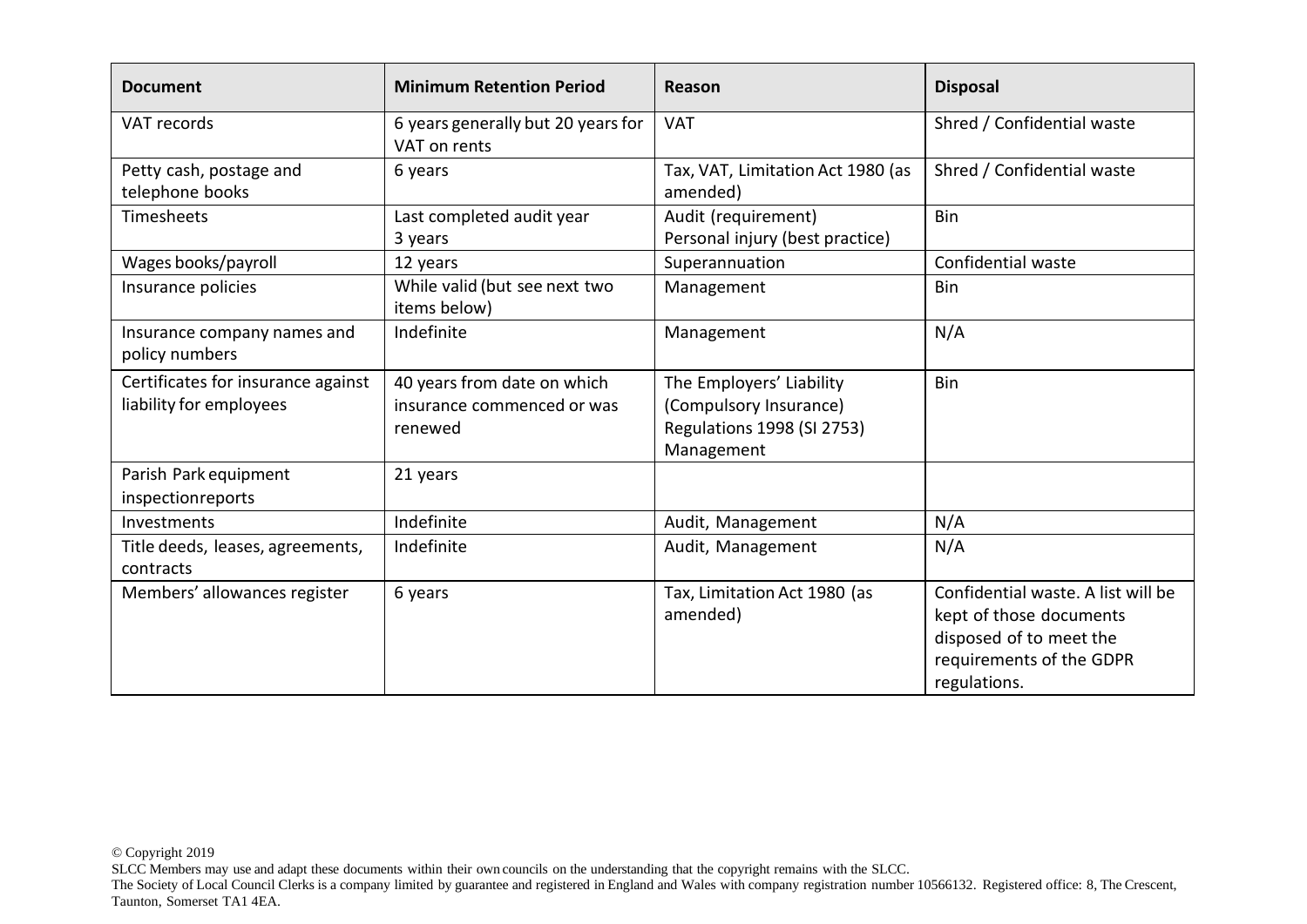| Information from other bodies<br>e.g., circulars from county<br>associations, NALC, principal<br>authorities | Retained for as long as it is useful<br>and relevant          |                                                                                                                                                                                                                                                                                               | Bin |
|--------------------------------------------------------------------------------------------------------------|---------------------------------------------------------------|-----------------------------------------------------------------------------------------------------------------------------------------------------------------------------------------------------------------------------------------------------------------------------------------------|-----|
| Local/historical information                                                                                 | Indefinite - to be securely kept<br>for benefit of the Parish | Councils may acquire records of<br>local interest and accept gifts or<br>records of general and local<br>interest in order to promote the<br>use for such records (defined as<br>materials in written or other<br>form setting out facts or events<br>or otherwise recording<br>information). | N/A |

| Record-keeping                                                                                                                                                                                                   |                                                                                                                                                                         |            |                                                                                                                                                                                                                                                             |
|------------------------------------------------------------------------------------------------------------------------------------------------------------------------------------------------------------------|-------------------------------------------------------------------------------------------------------------------------------------------------------------------------|------------|-------------------------------------------------------------------------------------------------------------------------------------------------------------------------------------------------------------------------------------------------------------|
| To ensure records are easily<br>accessible it is necessary to<br>comply with the following:<br>A list of files stored in<br>cabinets will be kept<br>Electronic files will be saved<br>using relevant file names | The electronic files will be<br>backed up periodically on a<br>portable hard drive and also in<br>the cloud-based programme<br>supplied by the Council's IT<br>company. | Management | Documentation no longer<br>required will be disposed of,<br>ensuring any confidential<br>documents are destroyed as<br>confidential waste.<br>A list will be kept of those<br>documents disposed of to meet<br>the requirements of the GDPR<br>regulations. |

© Copyright 2019

SLCC Members may use and adapt these documents within their own councils on the understanding that the copyright remains with the SLCC.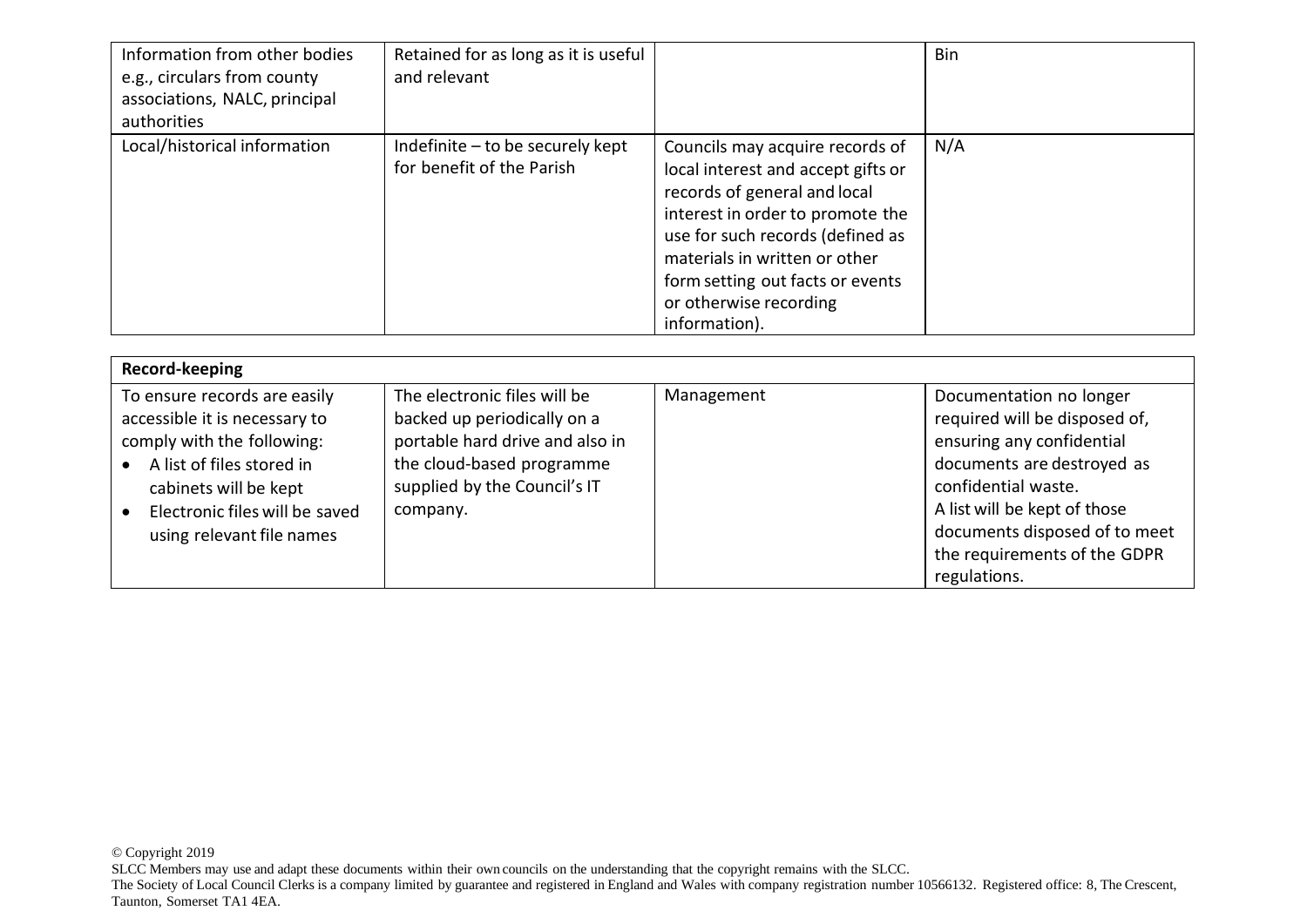| <b>Document</b>                                                                                                                                                                              | <b>Minimum Retention Period</b>                                                                                                                                                                                                                                                                                                                      | Reason                                                                                                                                                                                                                                                                                                                  | <b>Disposal</b>                                                                                                                                 |
|----------------------------------------------------------------------------------------------------------------------------------------------------------------------------------------------|------------------------------------------------------------------------------------------------------------------------------------------------------------------------------------------------------------------------------------------------------------------------------------------------------------------------------------------------------|-------------------------------------------------------------------------------------------------------------------------------------------------------------------------------------------------------------------------------------------------------------------------------------------------------------------------|-------------------------------------------------------------------------------------------------------------------------------------------------|
| General correspondence                                                                                                                                                                       | Unless it relates to specific<br>categories outlined in the policy,<br>correspondence, both paper and<br>electronic, should be kept.<br>Records should be kept for as<br>long as they are needed for<br>reference or accountability<br>purposes, to comply with<br>regulatory requirements or to<br>protect legal and other rights<br>and interests. | Management                                                                                                                                                                                                                                                                                                              | Bin (shred confidential waste)<br>A list will be kept of those<br>documents disposed of to meet<br>the requirements of the GDPR<br>regulations. |
| Correspondence relating to staff                                                                                                                                                             | If related to Audit, see relevant<br>sections above.<br>Should be kept securely and<br>personal data in relation to staff<br>should not be kept for longer<br>than is necessary for the purpose<br>it was held. Likely time limits for<br>tribunal claims between 3-6<br>months<br>Recommend this period be for 3<br>years                           | After an employment<br>relationship has ended, a council<br>may need to retain and access<br>staff records for former staff for<br>the purpose of giving references,<br>payment of tax, national<br>insurance contributions and<br>pensions, and in respect of any<br>related legal claims made against<br>the council. | Confidential waste<br>A list will be kept of those<br>documents disposed of to meet<br>the requirements of the GDPR<br>regulations.             |
| Documents from legal matters, negligence, and other torts<br>Most legal proceedings are governed by the Limitation Act 1980 (as amended). The 1980 Act provides that legal claims may not be |                                                                                                                                                                                                                                                                                                                                                      |                                                                                                                                                                                                                                                                                                                         |                                                                                                                                                 |
| commenced after a specified period. Where the limitation periods are longer than other periods specified the documentation should be                                                         |                                                                                                                                                                                                                                                                                                                                                      |                                                                                                                                                                                                                                                                                                                         |                                                                                                                                                 |

kept for the longer period specified. Some types of legal proceedings may fall within two or more categories.

© Copyright 2019

SLCC Members may use and adapt these documents within their own councils on the understanding that the copyright remains with the SLCC.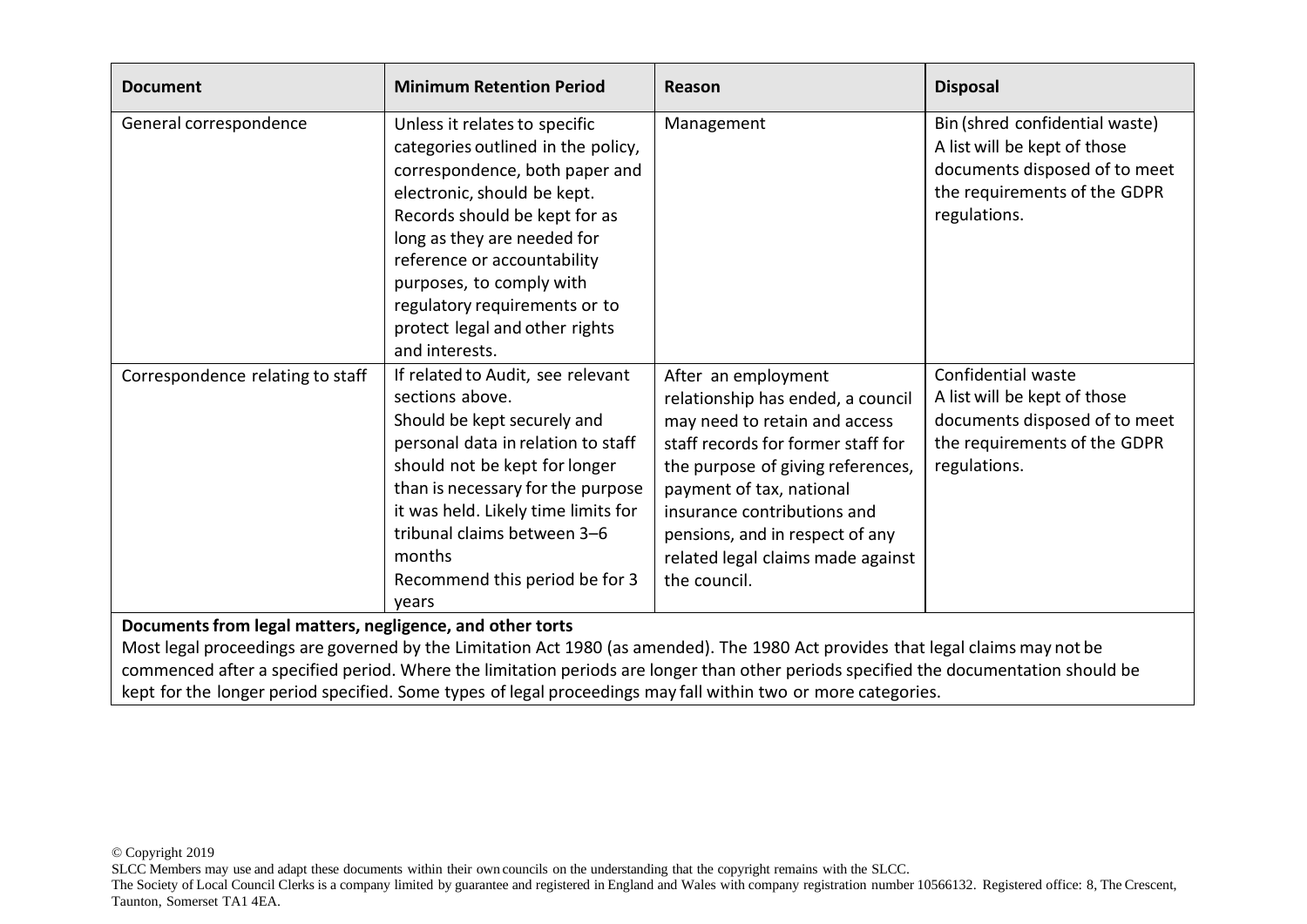| <b>Document</b>                                                          | <b>Minimum Retention Period</b>     | Reason     | <b>Disposal</b>                                                                                                                      |
|--------------------------------------------------------------------------|-------------------------------------|------------|--------------------------------------------------------------------------------------------------------------------------------------|
| If in doubt, keep for the longest of the three limitation periods.       |                                     |            |                                                                                                                                      |
| Negligence                                                               | 6 years                             |            | Confidential waste. A list will be<br>kept of those documents<br>disposed of to meet the<br>requirements of the GDPR<br>regulations. |
| Defamation                                                               | 1 year                              |            | Confidential waste. A list will be<br>kept of those documents<br>disposed of to meet the<br>requirements of the GDPR<br>regulations. |
| Contract                                                                 | 6 years                             |            | Confidential waste. A list will be<br>kept of those documents<br>disposed of to meet the<br>requirements of the GDPR<br>regulations. |
| Leases                                                                   | 12 years                            |            | Confidential waste.                                                                                                                  |
| Sums recoverable by statute                                              | 6 years                             |            | Confidential waste.                                                                                                                  |
| Personal injury                                                          | 3 years                             |            | Confidential waste.                                                                                                                  |
| To recover land                                                          | 12 years                            |            | Confidential waste.                                                                                                                  |
| Rent                                                                     | 6 years                             |            | Confidential waste.                                                                                                                  |
| Breach of trust                                                          | None                                |            | Confidential waste.                                                                                                                  |
| <b>Trust deeds</b>                                                       | Indefinite                          |            | N/A                                                                                                                                  |
| For Halls, Centres, Recreation Grounds                                   |                                     |            |                                                                                                                                      |
| Application to hire<br>$\bullet$<br>Invoices<br>Record of tickets issued | 6 years                             | <b>VAT</b> | Confidential waste<br>A list will be kept of those<br>documents disposed of to meet<br>the requirements of the GDPR<br>regulations.  |
| Lettings diaries                                                         | Electronic files linked to accounts | <b>VAT</b> | N/A                                                                                                                                  |
| <b>Terms and Conditions</b>                                              | 6 years                             | Management | Bin                                                                                                                                  |

© Copyright 2019

SLCC Members may use and adapt these documents within their own councils on the understanding that the copyright remains with the SLCC.